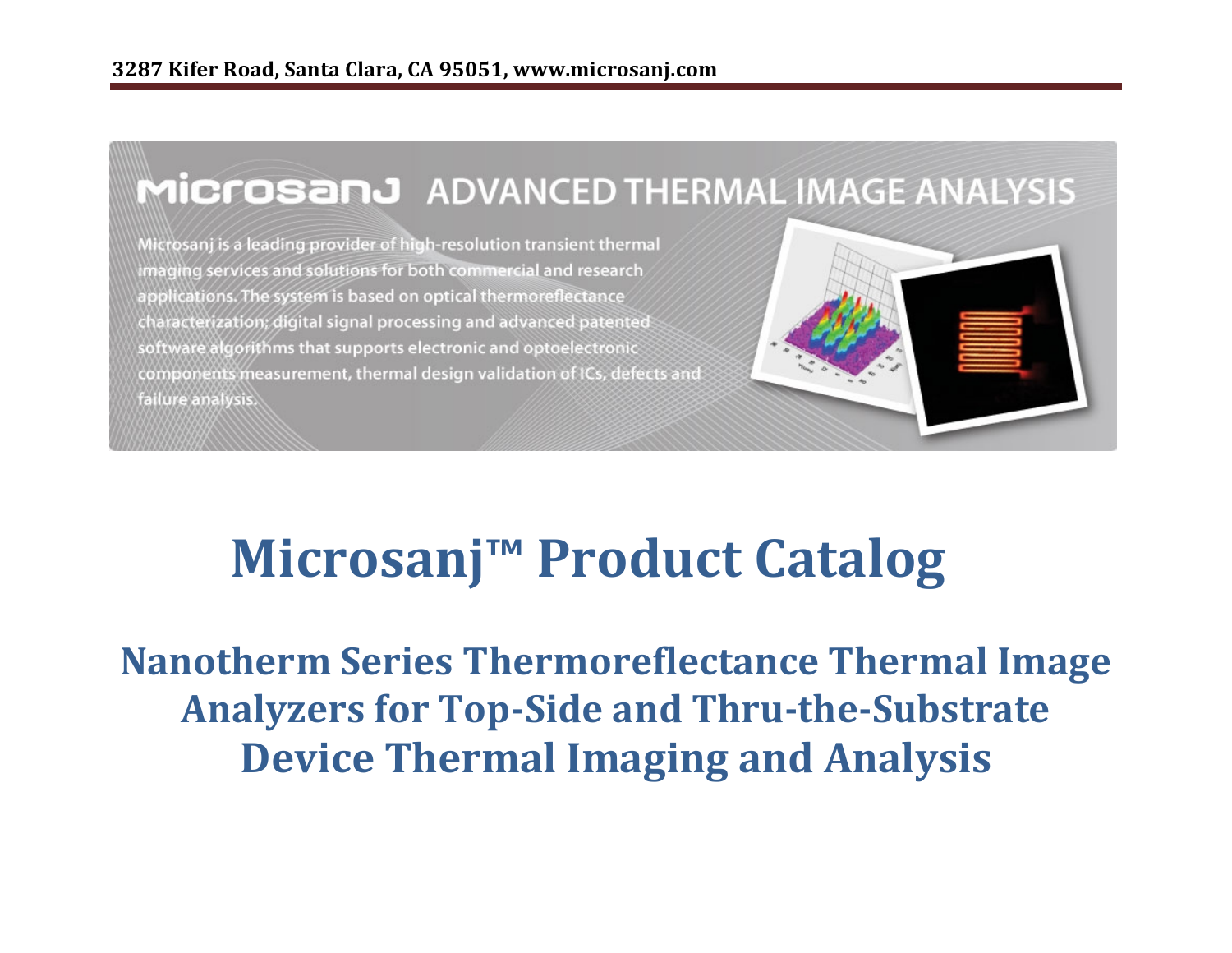# **Microsanj Nanotherm Series System Description**

| <b>Microsanj Nanotherm Series System Description</b> |                                                                                                       |                                                                                                                                                                                                             |  |  |  |  |
|------------------------------------------------------|-------------------------------------------------------------------------------------------------------|-------------------------------------------------------------------------------------------------------------------------------------------------------------------------------------------------------------|--|--|--|--|
| <b>Product #</b>                                     | <b>Nanotherm Series</b>                                                                               | <b>Description/Application</b>                                                                                                                                                                              |  |  |  |  |
| <b>NT100A</b>                                        | <b>General Purpose Thermal Analyzer</b>                                                               | Hot Spot Detection with Thermoreflectance for Design, Quality<br><b>Control, &amp; Reliability Analysis</b>                                                                                                 |  |  |  |  |
| <b>NT110A</b>                                        | <b>General Purpose Transient Thermal Analyzer</b>                                                     | <b>Transient Capability for Time-Sensitive Hot Spot Detection and</b><br><b>Analysis</b>                                                                                                                    |  |  |  |  |
| <b>NT200B</b>                                        | High Performance Thermal Analyzer                                                                     | Visible Thermoreflectance Thermal Image Analyzer for Submicron<br>Microelectronic Design and Reliability Analysis                                                                                           |  |  |  |  |
| <b>NT210B</b>                                        | High Performance Transient Thermal Analyzer                                                           | Visible Thermoreflectance Thermal Image Analyzer with Transient<br>Capability for Submicron Microelectronic Design and Device<br>Characterization                                                           |  |  |  |  |
| <b>NT220B</b>                                        | High Resolution Transient Thermal Analyzer                                                            |                                                                                                                                                                                                             |  |  |  |  |
| <b>NT300A</b>                                        | <b>High Performance Through-the-Substrate</b><br><b>Thermal Image Analyzers</b>                       | Through-the-Substrate Thermal Imaging for Flip-Chip Thermal<br><b>Analysis and Device Emission Analysis</b>                                                                                                 |  |  |  |  |
| <b>NT310A</b>                                        | High Performance Through-the-Substrate<br><b>Transient Thermal Image Analyzer</b>                     | Through-the-Substrate Thermal Imaging with Transient Capability<br>for Flip Chip Thermal Characterization and Device Emission<br><b>Analysis</b>                                                            |  |  |  |  |
| <b>NT410A</b>                                        | High Performance Thru-the-Substrate & Top<br>Side Thermal Analyzer with Pico-sec Transient<br>Imaging | Top-Side and Thru-the-Substrate Thermal Imaging with Transient<br>Capability for High Resolution, Pico-sec Transient Imaging for<br>Microelectronic Device Characterization and Device Emission<br>Analysis |  |  |  |  |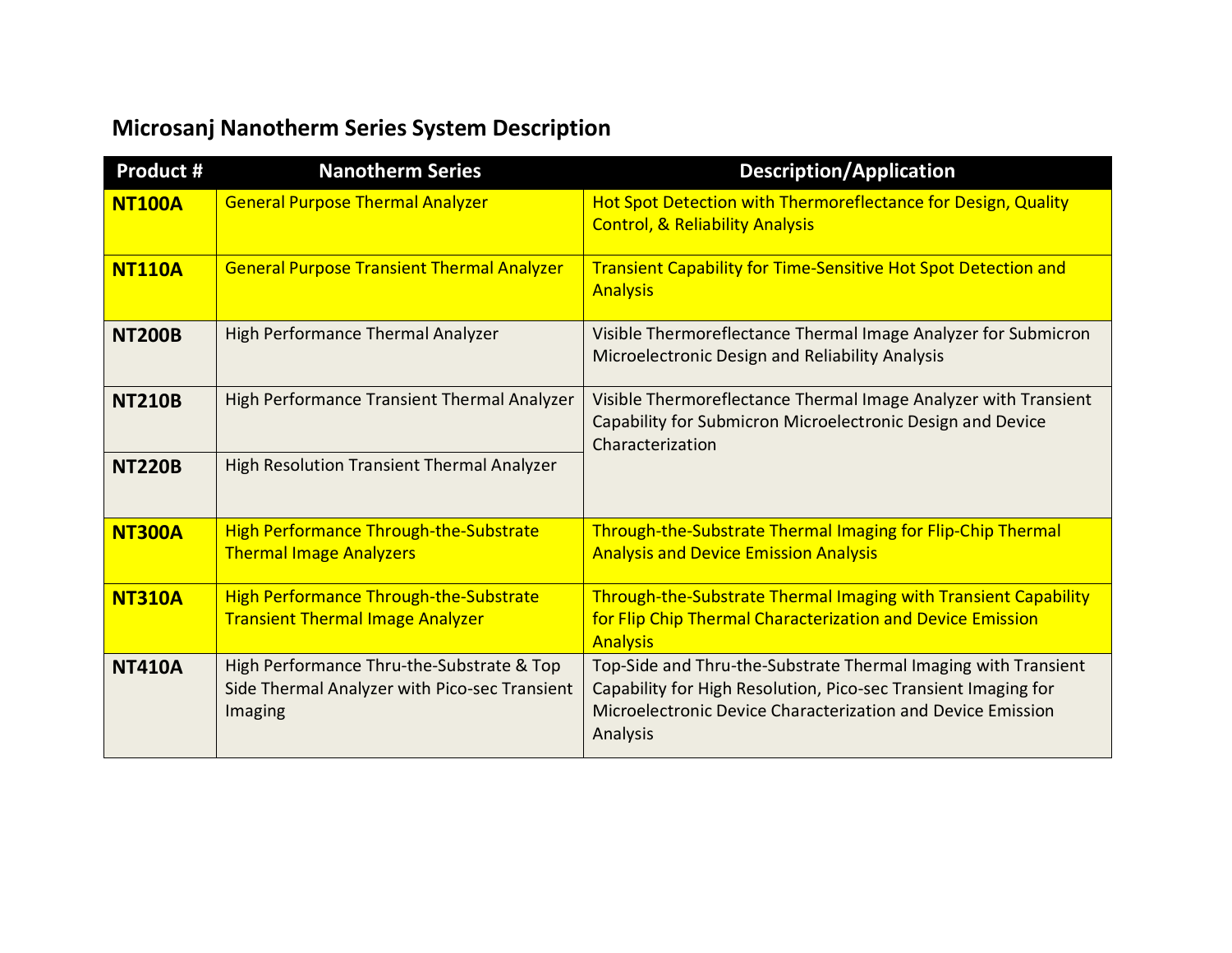| Nanotherm Series: Key Specifications <sup>1</sup> |                        |               |                                                           |               |                                             |               |                                                 |                                              |  |
|---------------------------------------------------|------------------------|---------------|-----------------------------------------------------------|---------------|---------------------------------------------|---------------|-------------------------------------------------|----------------------------------------------|--|
|                                                   | <b>General Purpose</b> |               | <b>High Performance Visible</b><br><b>Thermal Imaging</b> |               | <b>Thru-the-Substrate</b><br><b>Imaging</b> |               | Picosecond<br><b>Transient Imaging</b>          |                                              |  |
|                                                   | <b>NT100A</b>          | <b>NT110A</b> | <b>NT200B</b>                                             | <b>NT210B</b> | <b>NT220B</b>                               | <b>NT300A</b> | <b>NT310A</b>                                   | <b>NT410A</b>                                |  |
| Spatial<br>Resolution                             | $2.1 \mu m/p$ ixel     |               | 600 nm                                                    |               | $300 \text{ nm}$                            | $2 \mu m$     |                                                 | Thru-the-Subs: $2 \mu m$<br>Top-Side: 300 nm |  |
| Temperature                                       | 1 °C Relative          |               | 0.5 °C Absolute                                           |               | 2 °C Absolute                               |               | Thru-the-Subs: 2 °C Abs<br>Top-Side: 0.2 °C Abs |                                              |  |
| Transient                                         | n/a                    | $10 \mu s$    | n/a                                                       |               | $100$ ns                                    | n/a           | $100$ ns                                        | 800 ps                                       |  |
| Effective<br>Pixels (h x v)                       |                        | 1280 x 960    | 1600 x 1200                                               |               | 2040 x<br>2040                              | 640 x 512     |                                                 | 1024 x 1024                                  |  |

#### **Nanotherm Series: System Options**

| NT200 Series                             |                           |                                    |  |  |  |
|------------------------------------------|---------------------------|------------------------------------|--|--|--|
| For NT200A and NT210A                    |                           |                                    |  |  |  |
| <b>Option</b>                            | <b>Name</b>               | <b>Description</b>                 |  |  |  |
| NT200B Op-050 or<br><b>NT210B Op-050</b> | Upgrade to 50x Objective  | Provides 350 nm Spatial Resolution |  |  |  |
| NT200B Op-100 or<br>NT210B Op-100        | Upgrade to 100x Objective | Provides 300 nm Spatial Resolution |  |  |  |

 $\overline{a}$ 

 $<sup>1</sup>$  Requires optical table mount</sup>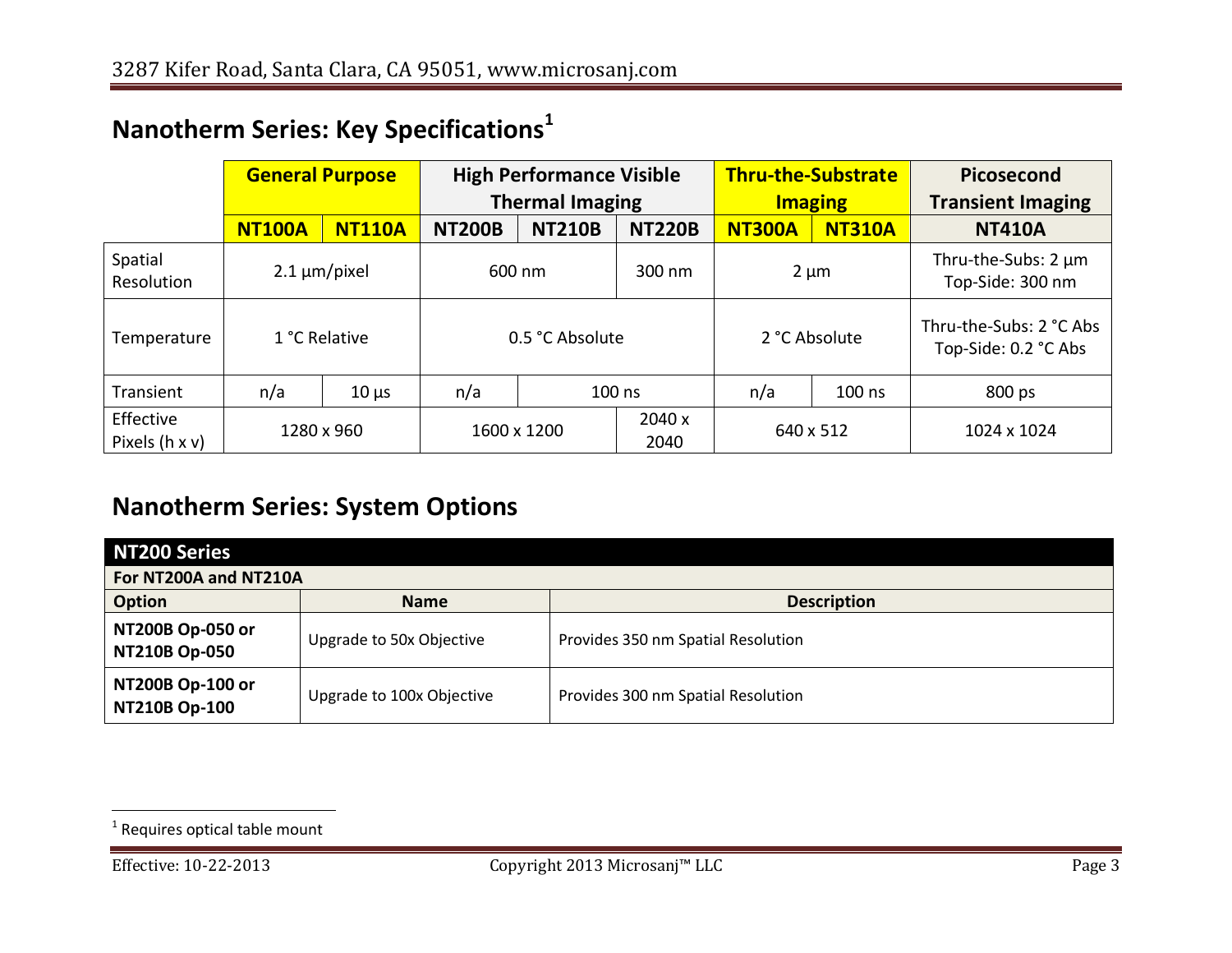#### **Accessories, Supporting Products, and System Upgrades**

| <b>Number</b>     | <b>Name</b>                                                  | <b>Description</b>                                                                                                                                                                         |  |  |  |
|-------------------|--------------------------------------------------------------|--------------------------------------------------------------------------------------------------------------------------------------------------------------------------------------------|--|--|--|
| <b>TM-200</b>     | High Speed Transient Module (NT200-PG)                       | Upgrade for NT200A or NT300A to add:<br>100 ns Transient capability (includes SW license for SanjVIEW 2.0<br><b>Transient Imaging Module)</b><br>Support for higher biasing levels for DUT |  |  |  |
| <b>TC-100</b>     | <b>Thermal Chuck</b>                                         | Thermal chuck controller and module for:<br>+/- 0.5 Temperature Control °C 20 °C to 150 °C (applicable for systems<br>with TIM II)<br>50 mm x 50 mm Work surface area                      |  |  |  |
| <b>VT-100</b>     | <b>Vibration Isolation Table</b>                             | Provides:<br>$\geq$ 80 % Isolation efficiency at 5 Hz<br>$\geq$ 90 % Isolation efficiency at 10 Hz                                                                                         |  |  |  |
| <b>TCAT-100</b>   | <b>Thermoreflectance Coefficient Analysis</b><br>Tool (TCAT) | <b>TCAT Reference Unit and SW</b><br>Coefficient Resolution to 5 x $10^{-5}$                                                                                                               |  |  |  |
| <b>PA45U</b>      | Power Amplifier                                              | Increased biasing alternatives for device under test                                                                                                                                       |  |  |  |
| <b>SAT-100</b>    | SanjANALYZER™                                                | Standalone Thermoreflectance Analysis Software Tool                                                                                                                                        |  |  |  |
| <b>MO-200-XXX</b> | Microscope Objectives for NT200A and<br><b>NT210A</b>        | 1.25 x Objective<br>MO-200-001:<br>$\bullet$<br>MO-200-002:<br>2 x Objective<br>٠<br>50 x Objective<br>MO-200-050:<br>٠<br>MO-200-100:<br>100 x Objective                                  |  |  |  |

Product specifications and configurations are subject to change.

Contact Microsanj LLC at info@microsanj.com for PRICING, AVAILABILITY, and latest UPDATES

Or visit www.microsanj.com for Data Sheets, Application Notes, and Papers

**Nanotherm Series: System Summary**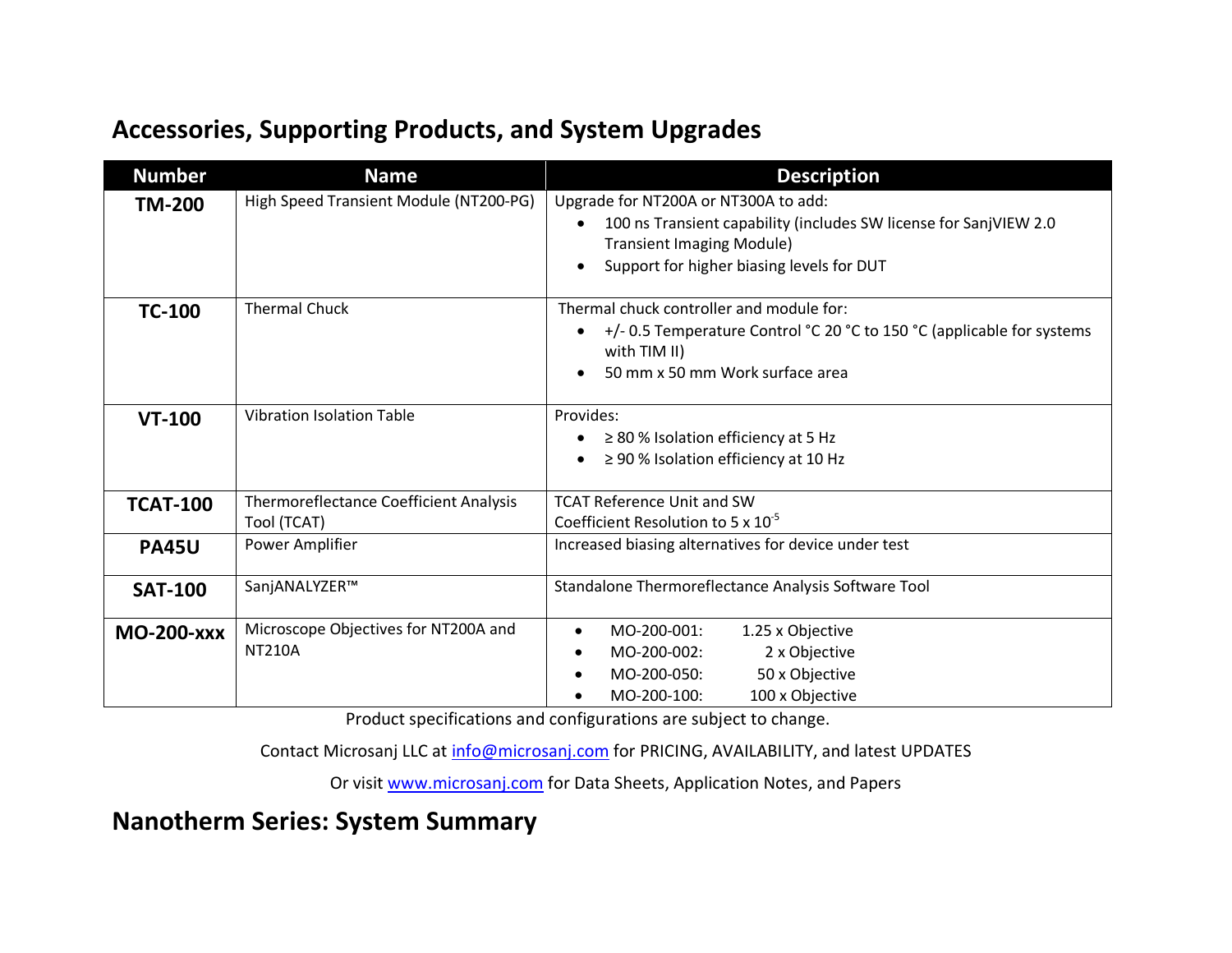|                                                | <b>General Purpose</b>                      |                | <b>Visible Imaging</b> |               | <b>Thru-the-Substrate</b><br><b>Imaging</b> |                             | <b>Picosec</b><br><b>Transient</b><br><b>Imaging</b>                                                                                                                                                                                 |                           |
|------------------------------------------------|---------------------------------------------|----------------|------------------------|---------------|---------------------------------------------|-----------------------------|--------------------------------------------------------------------------------------------------------------------------------------------------------------------------------------------------------------------------------------|---------------------------|
|                                                | <b>NT100A</b>                               | <b>NT110A</b>  | <b>NT200A</b>          | <b>NT210A</b> | <b>NT220A</b>                               | <b>NT300A</b>               | <b>NT310A</b>                                                                                                                                                                                                                        | <b>NT410A</b>             |
| <b>Visible Topside</b><br>Imaging              | п                                           |                | ш                      | ш             | $\blacksquare$                              |                             |                                                                                                                                                                                                                                      | ■                         |
| <b>Thru-the-Substrate</b><br>Imaging           |                                             |                |                        |               |                                             | $\blacksquare$              | п                                                                                                                                                                                                                                    | ■                         |
| <b>Transient Imaging</b>                       |                                             | $\blacksquare$ |                        | п             | $\blacksquare$                              |                             | п                                                                                                                                                                                                                                    | $\blacksquare$            |
| <b>Relative Temperature</b>                    | $\blacksquare$                              |                | $\blacksquare$         | ■             | ■                                           | $\mathcal{L}_{\mathcal{A}}$ | п                                                                                                                                                                                                                                    |                           |
| <b>Absolute Temperature</b>                    |                                             |                | ■                      | ■             |                                             | ■                           | <b>In the contract of the contract of the contract of the contract of the contract of the contract of the contract of the contract of the contract of the contract of the contract of the contract of the contract of the contra</b> | ٠                         |
| <b>Sub-Micron</b><br><b>Resolution</b>         |                                             |                | ■                      | ш             | ■                                           |                             |                                                                                                                                                                                                                                      |                           |
| <b>Picosecond Transient</b>                    |                                             |                |                        |               |                                             |                             |                                                                                                                                                                                                                                      |                           |
|                                                | <b>Typical Thermal Imaging Applications</b> |                |                        |               |                                             |                             |                                                                                                                                                                                                                                      |                           |
| <b>Hot-Spot Detection</b>                      | m.                                          |                | $\blacksquare$         | T.            | <b>College</b>                              | <b>The Co</b>               | <b>College</b>                                                                                                                                                                                                                       | <b>The Second Service</b> |
| <b>High Power Devices</b>                      | $\mathcal{L}^{\mathcal{A}}$                 |                | ш                      | T.            | <b>The State</b>                            | <b>The State</b>            | <b>The Co</b>                                                                                                                                                                                                                        | ٠                         |
| Latch-Up Analysis                              | m.                                          |                |                        |               | m.                                          |                             | $\blacksquare$                                                                                                                                                                                                                       | ٠                         |
| <b>Flip-Chip Imaging</b>                       |                                             |                |                        |               |                                             | <b>The Second</b>           | $\mathcal{L}_{\mathcal{A}}$                                                                                                                                                                                                          | <b>STAR</b>               |
| <b>Emission</b><br><b>Measurements</b>         |                                             |                |                        |               |                                             |                             | ш                                                                                                                                                                                                                                    |                           |
| Microsecond<br><b>Transient Analysis</b>       |                                             | H              |                        |               | ш                                           |                             | m.                                                                                                                                                                                                                                   |                           |
| <b>Nanosecond Transient</b><br><b>Analysis</b> |                                             |                |                        |               | m.                                          |                             | ш                                                                                                                                                                                                                                    |                           |
| <b>Picosecond Transient</b><br><b>Analysis</b> |                                             |                |                        |               |                                             |                             |                                                                                                                                                                                                                                      |                           |

### **Microsanj Consulting and Testing Services**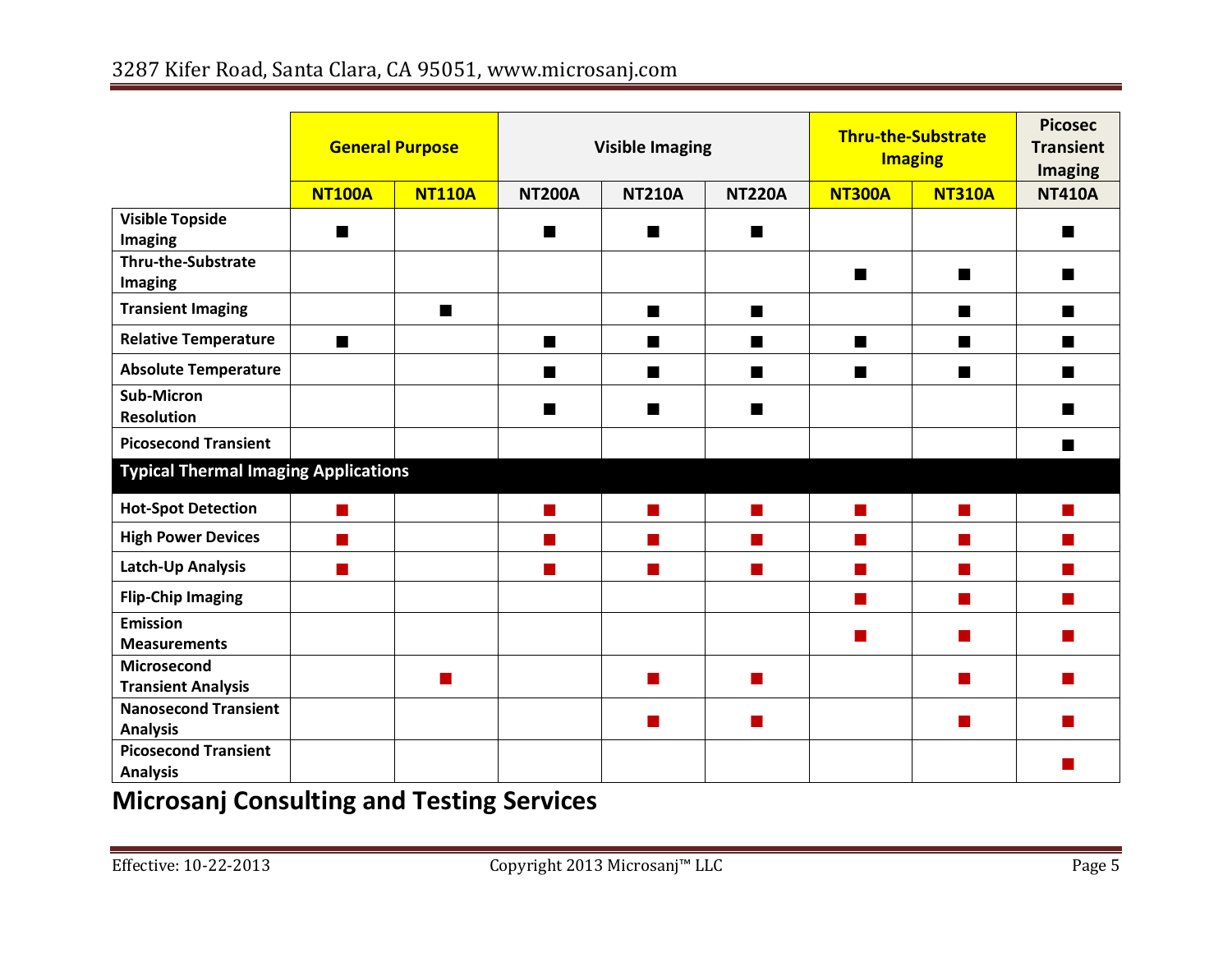#### **Consulting and Thermal Imaging and Testing Services**

**Microsanj** would like to be your partner in your efforts to meet the thermal challenges associated with today's high performance electronic and the three what is and the setting bettices<br> **Microsanj** would like to be your partner in your efforts to meet the thermal challenges associated with today's high performance<br>
electronic and optoelectronic de Microsanj would like to be your partner in your efforts to meet the thermal challenges associated with today's high performance<br>electronic and optoelectronic devices and components. In addition to providing complete statefounding member of the *Microelectronics Design and Measurement Group*, www.mdamGroup.com, and has a working relationship with other solution partners such as; *Silicon Frontline*, www.siliconfrontline.com, and *Chip Test Solutions,*  www.chiptestsolutions.com, to provide you with a complete suite of thermal analysis and microelectronic design services. We can integrate custom design measurement systems to your facility<br>or you can provide us with device integrate custom design measurement systems to meet your specific requirements and bring measurement systems to your facility

#### **Services include:**

#### **1. Thermal Imaging**

- a. Include:<br>**rmal Imaging**<br>a. Imaging and quantification of spot temperatures of micron-scale devices for steady state or transient profiles rmal Imaging<br>a. Imaging and quantification of spot temperatures of micron-scale devices for steady s<br>b. Providing methods or direct work to find the open/short circuit defects in devices<br>smal Characterisation
- 

# **2.** Imaging and quantifica<br>**2. Thermal Characterization**<br>**2. Characterization**

- b. Providing methods or direct work to find the open/short circuit defects in devices<br> **rmal Characterization**<br>
a. Characterization of effective thermal conductivity of device layers (e.g. thin films)<br>
b. Characterization
- rmal Characterization<br>a. Characterization of effective thermal conductivity of device layers (e.g. thin films)<br>b. Characterization of thermal conductivity of suspended or embedded micro features<br>smal Desian Vesification **b.** Characterization of thermal conductivity of suspended or embedded micro features<br>**3. Thermal Design Verification**

b. Characterization of thermal conductivity of suspended or embedded micro features<br> **rmal Design Verification**<br>
a. Thermal characterization of packaged device, e.g. thermal resistance for JEDEC standard and non-JEDEC spec conditions. Small board level also available **4. Thermal characterization of property conditions.**<br>**4. Thermal Modeling and Validation**<br>**4. Thermal Modeling and Validation** 

**a.** Thermal network modeling and analysis for specific devices with a comprehensive validation using thermal imaging tools for future designs

Contact Microsanj LLC at info@microsanj.com or the Microelectronics Design & Measurement Group at info@mdamgroup.com for more information on consulting and testing services

#### **Contact Summary**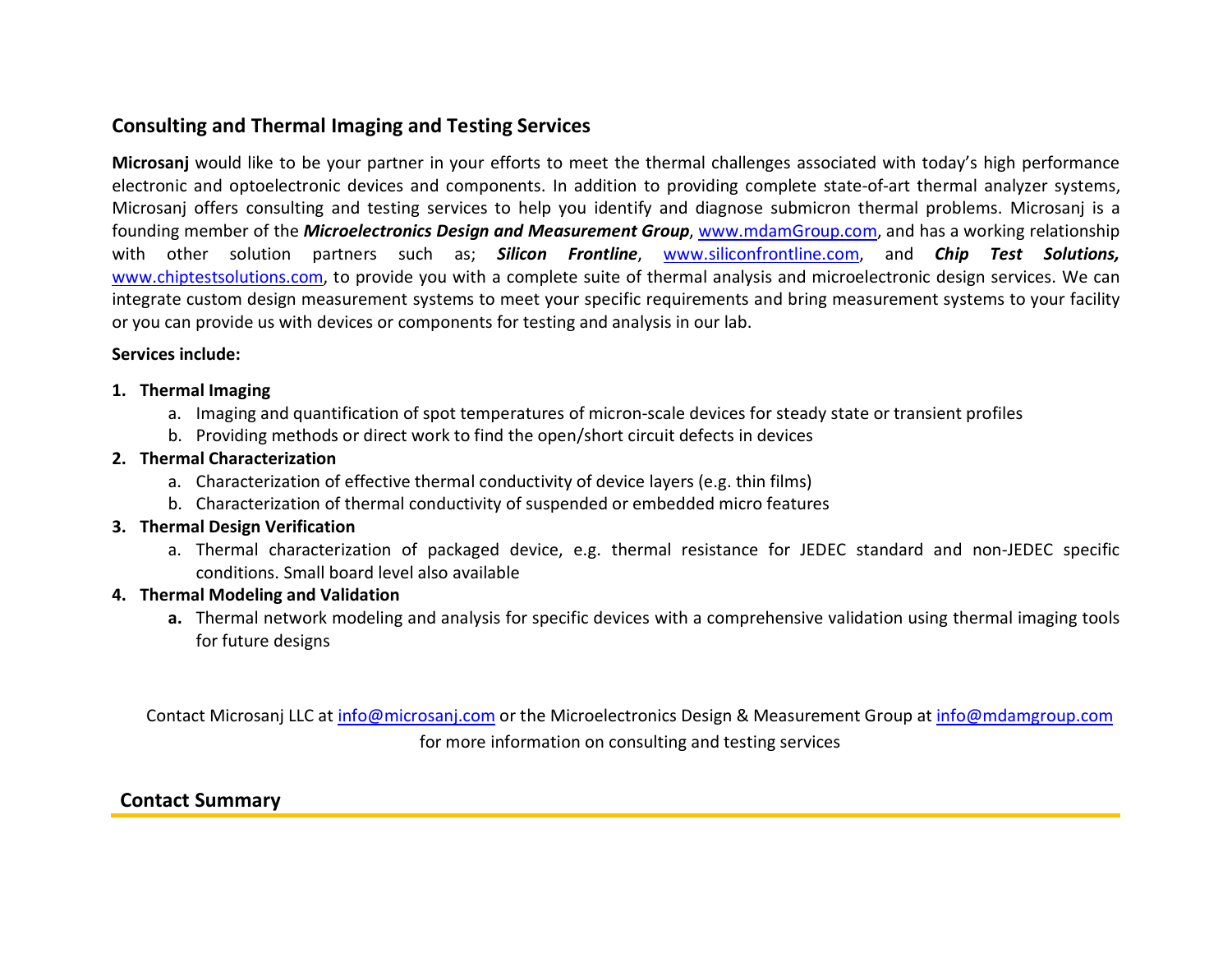| Microsanj, LLC                  |                                                                                                     | Tel: +1 408 256 1255                                                   |  |  |  |  |
|---------------------------------|-----------------------------------------------------------------------------------------------------|------------------------------------------------------------------------|--|--|--|--|
|                                 | Product pricing, availability, updates                                                              | Fax: +1 408 470 7539                                                   |  |  |  |  |
| Consulting and testing services |                                                                                                     | Website: www.microsanj.com<br>Email: info@microsanj.com                |  |  |  |  |
|                                 |                                                                                                     | Tel: +1 408 840 2346                                                   |  |  |  |  |
|                                 | <b>Microelectronic Design &amp; Measurement Group</b>                                               | Fax: +1 408 830 0654                                                   |  |  |  |  |
| Consulting and testing services |                                                                                                     | Website: www.mdamgroup.com                                             |  |  |  |  |
|                                 |                                                                                                     | Email: info@mdamgroup.com                                              |  |  |  |  |
| <b>Distributor Network</b>      |                                                                                                     |                                                                        |  |  |  |  |
| <b>Location</b>                 | Representative                                                                                      | <b>Contact Information</b>                                             |  |  |  |  |
| <b>Europe</b>                   | bsw TestSystems & Consulting AG, www.bsw-ag.com                                                     | Tel: +49 (0) 7031 41 00 89-0                                           |  |  |  |  |
|                                 | Herenberger Str. 130                                                                                | Fax: +49 (0) 7031 41 00 89-18                                          |  |  |  |  |
|                                 | 71034 Böblingen, GERMANY                                                                            | E-mail: info@bsw-ag.com                                                |  |  |  |  |
| Japan                           | AGL Corporation, www.agl-corp.com                                                                   | Tel: +81 424 90 5845                                                   |  |  |  |  |
|                                 | 3-33-26-904 Kamiishihara                                                                            | Fax: +81 424 90 5794                                                   |  |  |  |  |
|                                 | Chofu-city, Tokyo, 182-0035 JAPAN                                                                   | Contact: Y Shibata, E-mail: sales@agl-corp.com                         |  |  |  |  |
|                                 | ATN Japan, www.atnjapan.com                                                                         | Tel: +81-45-910-4471                                                   |  |  |  |  |
|                                 | 1-35-16 Nakagawa-Chuo                                                                               | Fax: +81-45-910-4615                                                   |  |  |  |  |
|                                 | Tsuzuki, Yokohama, Kanagawa, 224-0003 JAPAN                                                         | E-mail: sales@atnjapan.com                                             |  |  |  |  |
| <b>Malaysia</b>                 | Caltric (Malaysia) Sdn. Bhd., www.caltron.sg                                                        | Tel: +603-6277 8323                                                    |  |  |  |  |
|                                 | No. 36 Jalan Gangsa SD 5/3C,                                                                        | Fax: +603-6277 7323                                                    |  |  |  |  |
|                                 | Bandar Sri Damansara.<br>52200 Kuala Lumpur, MALAYSIA                                               | Contact: B L Lau, E-mail: caltric@caltron.sg,                          |  |  |  |  |
|                                 |                                                                                                     |                                                                        |  |  |  |  |
| <b>Singapore</b>                | Caltron Pte. Ltd., www.caltron.sg<br>9 Kallang Place #01-09                                         | Tel: +65-6295 2323<br>Fax: +65-6298 2333                               |  |  |  |  |
|                                 | SINGAPORE 339154                                                                                    | Contact: Rodney Ong, E-mail: caltron@caltron.sg                        |  |  |  |  |
|                                 |                                                                                                     |                                                                        |  |  |  |  |
| <b>China</b>                    | Shanghai SimuCAD Information Technology Co. www.simu-cad.com<br>Room 503, No. 555 West Nanjing Road | Tel: +86-21 6215 7100<br>Fax: +86-21-6215 1794                         |  |  |  |  |
|                                 | Shanghai, 200041 CHINA                                                                              | E-mail: info@simu-cad.com                                              |  |  |  |  |
|                                 |                                                                                                     |                                                                        |  |  |  |  |
| Taiwan (R.O.C)                  | V-TEK Co., Ltd., www.go-vtc.com                                                                     | Tel: +886-3-563 0509                                                   |  |  |  |  |
|                                 | 11F-2, No. 27, Kuanghsin Road<br>Hsinchu, 30080, TAIWAN (R.O.C)                                     | Fax: +886-3-563 0391<br>Contact: Daisy Su, E-mail: daisu.su@go-vtc.com |  |  |  |  |
|                                 |                                                                                                     |                                                                        |  |  |  |  |